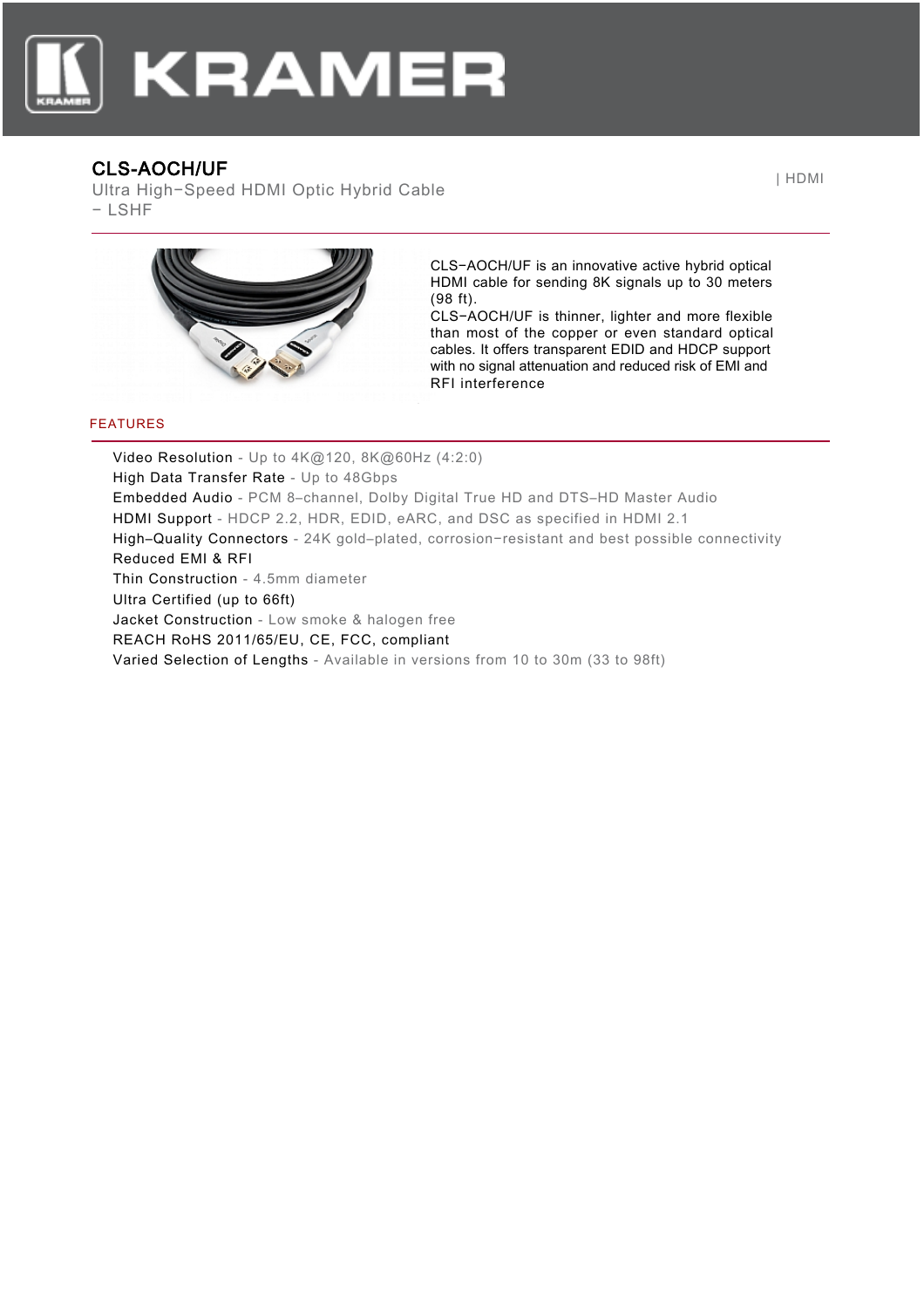

## TECHNICAL SPECIFICATIONS

| Video                                                         | Max Resolution: 8K@60Hz                                                                                             |
|---------------------------------------------------------------|---------------------------------------------------------------------------------------------------------------------|
|                                                               | Supported Color Spaces: RGB, YCbCr, xvYCC, Adobe sRGB, sYCC601, BT.2020                                             |
|                                                               | HDMI Support: Dynamic HDR, HDCP 2.2, EDID and CEC, eARC and ETH                                                     |
| Audio                                                         | Supported Audio Formats: Dolby Digital Plus™, Dolby TrueHD™, DTS-HD Master<br>Audio <sup>™</sup> , DVD Audio, SA-CD |
| <b>PHYSICAL</b>                                               | HDMI Source: On a male HDMI type A, 24K gold-plated K-Lock connector                                                |
|                                                               | HDMI Display: On a male HDMI type A, 24K gold-plated K-Lock connector                                               |
| General                                                       | Cable Type: Hybrid with OM3 fiber and copper wire                                                                   |
|                                                               | O/E Converter: 4 channel 850 nm VCSEL array                                                                         |
|                                                               | Material: Bare Copper                                                                                               |
|                                                               | Flammability: LSHF                                                                                                  |
| MECHANICAL                                                    | Cable Bending Radius: 45mm                                                                                          |
| <b>JACKET</b>                                                 | Color: Black                                                                                                        |
|                                                               | Diameter: 4.5mm                                                                                                     |
|                                                               | ELECTRICAL:                                                                                                         |
| Power                                                         | Consumption: 250mW (max)                                                                                            |
| Environmental<br>Conditions                                   | Operating Temperature: 50°C                                                                                         |
|                                                               | Storage Temperature: -40-70°C                                                                                       |
| <b>STANDARDS</b><br><b>COMPLIANCE - EC</b><br><b>VERIFIED</b> | Safety: CE/FCC                                                                                                      |
| Regulatory<br>Compliance<br>(Standards<br>Compliance)         | Environmental: REACH, RoHS 2011/65/ EU                                                                              |